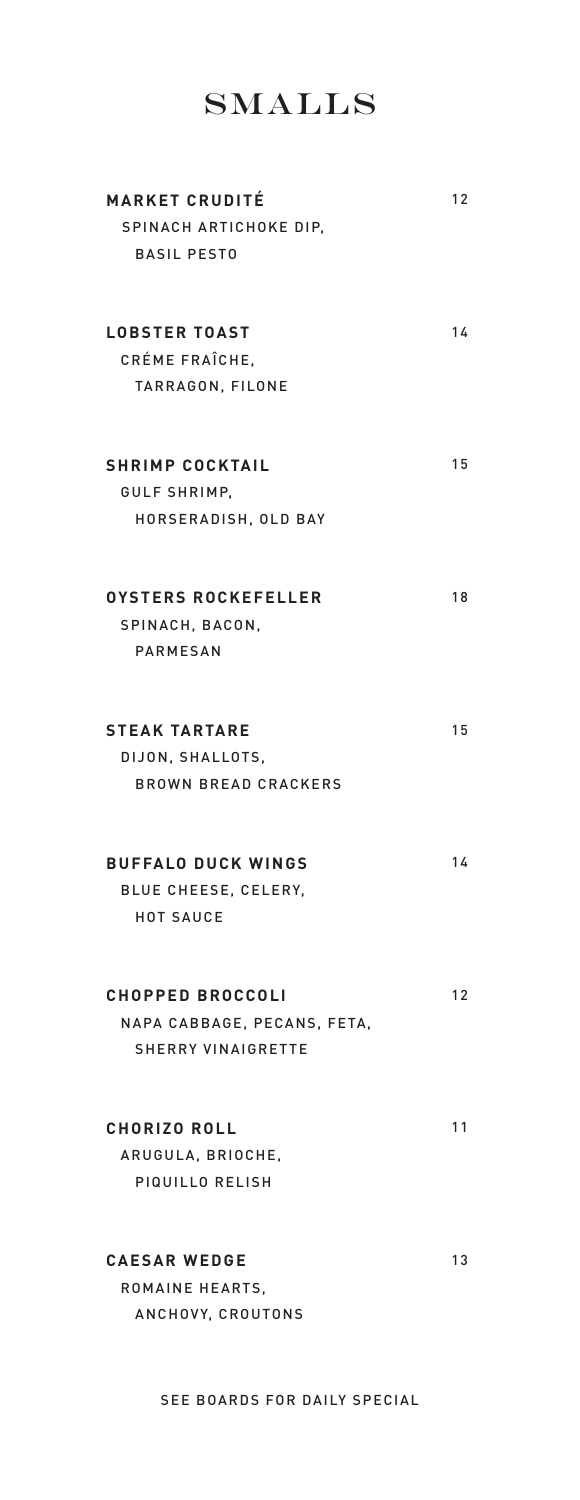## Bigs

| <b>RIBEYE &amp; CHIPS</b> | 26 |
|---------------------------|----|
| PRIME BEEF, BÉARNAISE     |    |
| <b>FRENCH FRIES</b>       |    |
|                           |    |
| <b>SMASH BURGER</b>       | 13 |
| DOUBLE-DOUBLE,            |    |
| <b>AMERICAN CHEESE</b>    |    |
| <b>SESAME SEED BUN</b>    |    |
|                           |    |
| <b>PATTY MELT</b>         | 16 |
| DRY AGED PATTY, CHEDDAR,  |    |
| BACON, MCCLURE'S PICKLES  |    |
|                           |    |
| <b>ROAST CHICKEN CLUB</b> | 14 |
| AVOCADO, BACON,           |    |
| BASIL MAYO, SEVEN GRAIN   |    |
| <b>SEARED TROUT</b>       | 19 |
| FRISÉE, PUMPERNICKEL,     |    |
| ALMONDS, BROWN BUTTER     |    |
|                           |    |
| <b>BARLEY RISOTTO</b>     | 16 |
| FARRO, BUTTERNUT SQUASH,  |    |
| <b>PUMPKIN SEEDS</b>      |    |
|                           |    |

## **SIDES**

| ONION RINGS                |   |
|----------------------------|---|
| <b>HANDCUT FRIES</b>       |   |
| <b>BRUSSELS SPROUTS</b>    | 8 |
| <b>CRISPY POTATO SALAD</b> | 7 |

CONSUMING RAW OR UNCOOKED MEATS, POULTRY, SEAFOOD, SHELLFISH, OR EGGS MAY INCREASE YOUR RISK OF FOODBORNE ILLNESS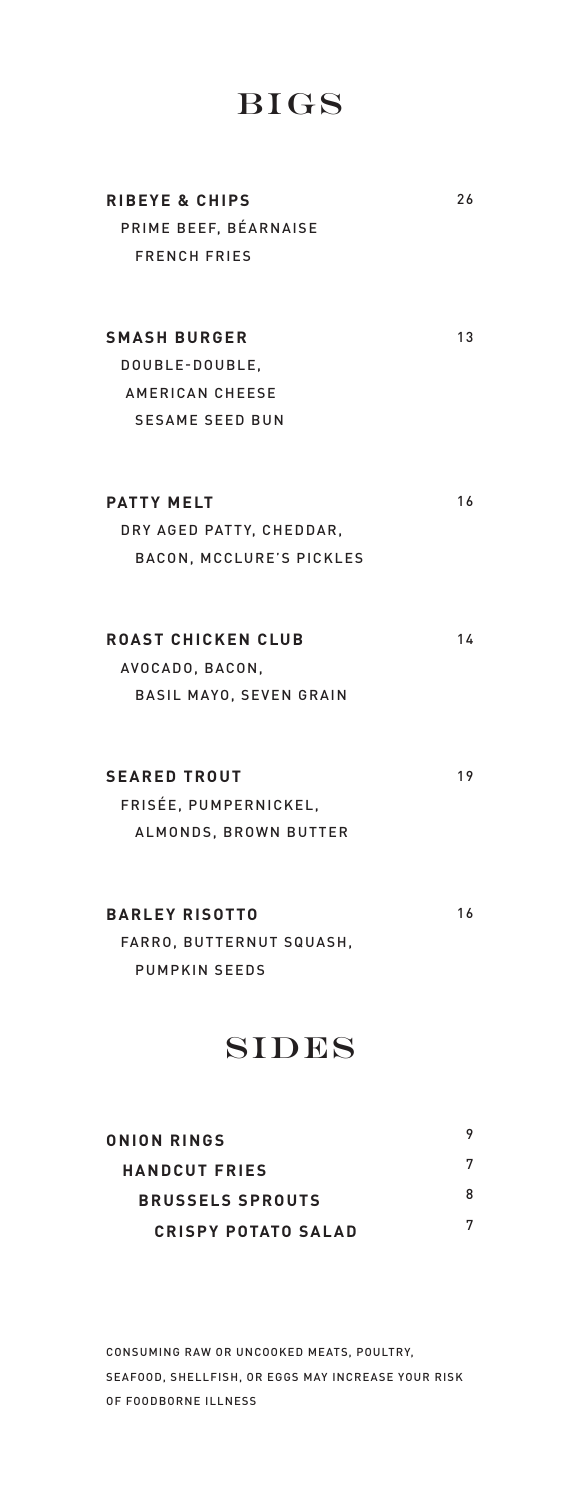# **SPIRITS**

|   |                          | TE QUIL                   |   |   | <b>A</b>        |    | м                   | <br>-E              |   |
|---|--------------------------|---------------------------|---|---|-----------------|----|---------------------|---------------------|---|
|   | ESPOLON BLANCO           |                           |   |   | 11              |    |                     | DEL MAGUEY (        |   |
|   |                          | ESPOLÓN REPOSADO          |   |   | 13              |    |                     | <b>DEL MAGUEY E</b> |   |
|   | ESPOLON ANEJO            |                           |   |   | 14              |    |                     | <b>DEL MAGUEY 1</b> |   |
|   | FORTALEZA BLANCO         |                           |   |   | 14              |    |                     | <b>DEL MAGUEY 1</b> |   |
|   |                          | <b>FORTALEZA REPOSADO</b> |   |   | 16              |    |                     | <b>ILEGAL JOVEN</b> |   |
|   | FORTALEZA ANEJO          |                           |   |   | 18              |    |                     | <b>ILEGAL REPOS</b> |   |
|   | HERRADURA BLANCO         |                           |   |   | 12              |    | <b>ILEGAL ANEJO</b> |                     |   |
|   |                          | HERRADURA REPOSADO        |   |   | 15              |    |                     |                     |   |
|   | <b>HERRADURA ANEJO</b>   |                           |   |   | 17              |    | $\mathbf{0}$        | $\mathbf{T}$<br>    |   |
|   |                          |                           |   |   |                 |    |                     | AMARO CIOCIA        |   |
| R |                          | U                         |   |   | м               |    |                     | AMARO NONIN         |   |
|   | ANGOSTURA                |                           |   |   | 11              |    | APEROL              |                     |   |
|   | CANA BRAVA               |                           |   |   | 11              |    | <b>AVERNA</b>       |                     |   |
|   |                          | <b>CRUZAN BLACK STRAP</b> |   |   | 11              |    | CAMPARI             |                     |   |
|   |                          | <b>FLOR DE CANA ANEJO</b> |   |   | 11              |    |                     | <b>CARPANO ANT</b>  |   |
|   | GOSLING'S                |                           |   |   | 12              |    |                     | CHARTREUSE          |   |
|   | PLANTATION               |                           |   |   | 10              |    | YELLOW              |                     |   |
|   | ZACAPA                   |                           |   |   | 12              |    |                     | <b>COCCHI BIANC</b> |   |
|   | SAILOR JERRY             |                           |   |   | 11              |    |                     | COINTREAU           |   |
|   | <b>SMITH &amp; CROSS</b> |                           |   |   | 12              |    | CYNAR               |                     |   |
|   |                          |                           |   |   |                 |    |                     | DOLIN VERMO         |   |
|   |                          |                           |   |   |                 |    |                     | <b>FERNET BRAN</b>  |   |
| G |                          | L                         |   |   | N               |    |                     | <b>FERNET BRAN</b>  |   |
|   |                          |                           |   |   |                 |    | HINE                |                     |   |
|   | <b>DINGLE GIN</b>        |                           |   |   | 11              |    | <b>KAHLUA</b>       |                     |   |
|   | <b>FORDS GIN</b>         |                           |   |   | 12              |    |                     | LAIRD'S STRAI       |   |
|   | <b>HENDRICK'S</b>        |                           |   |   | 13              |    | LILLET              |                     |   |
|   | JENSEN'S LONDON          |                           |   |   | 12              |    |                     | PEDRO XIMÉN         |   |
|   | <b>MARTIN MILLER'S</b>   |                           |   |   | 12              |    | PERNOD              |                     |   |
|   | PLYMOUTH                 |                           |   |   | 13              |    |                     | PIERRE FERRA        |   |
|   | <b>TANQUERAY</b>         |                           |   |   | 11              |    | PIMM'S              |                     |   |
|   |                          |                           |   |   |                 |    |                     |                     |   |
|   |                          |                           | v | 0 |                 | D  | Κ                   |                     | Α |
|   | AYLESBURY DUCK           |                           |   |   | 12 <sup>2</sup> | Ð, |                     | <b>KETEL ONE</b>    |   |

HANGAR ONE

HANGAR ONE MANDARIN

| м             |                      |                      | E Z C A L              |          |               |
|---------------|----------------------|----------------------|------------------------|----------|---------------|
|               |                      |                      | DEL MAGUEY CHICHICAPA  |          | 15            |
|               |                      | DEL MAGUEY ESPADIN   |                        |          | 16            |
|               |                      | DEL MAGUEY TEPEXTATE |                        |          | 16            |
|               |                      | DEL MAGUEY TOBALA    |                        |          | 18            |
|               | <b>ILEGAL JOVEN</b>  |                      |                        |          | 11            |
|               |                      | ILEGAL REPOSADO      |                        |          | 13            |
|               | ILEGAL ANEJO         |                      |                        |          | 15            |
| 0             | T.                   | Н.                   | E.                     | <b>R</b> | .<br><u>s</u> |
|               | AMARO CIOCIARO       |                      |                        |          | 11            |
|               | AMARO NONINO         |                      |                        |          | 11            |
| APEROL        |                      |                      |                        |          | 10            |
| <b>AVERNA</b> |                      |                      |                        |          | 10            |
| CAMPARI       |                      |                      |                        |          | 11            |
|               | CARPANO ANTICA       |                      |                        |          | 10            |
|               |                      | CHARTREUSE - GREEN/  |                        |          | 11            |
| YELLOW        |                      |                      |                        |          | 10            |
|               | COCCHI BIANCO        |                      |                        |          | 10            |
|               | COINTREAU            |                      |                        |          | 10            |
| CYNAR         |                      |                      |                        |          | 10            |
|               | DOLIN VERMOUTH       |                      |                        |          | 11            |
|               | <b>FERNET BRANCA</b> |                      |                        |          | 11            |
|               |                      | FERNET BRANCA MENTA  |                        |          | 13            |
| HINE          |                      |                      |                        |          | 10            |
| KAHLUA        |                      |                      |                        |          | 11            |
|               |                      |                      | LAIRD'S STRAIGHT APPLE |          | 10            |
| LILLET        |                      |                      |                        |          | 12            |
|               | PEDRO XIMÉNEZ        |                      |                        |          | 9             |
| PERNOD        |                      |                      |                        |          | 15            |
|               | PIERRE FERRAND       |                      |                        |          | 11            |
| PIMM'S        |                      |                      |                        |          | 10            |
| Κ             |                      | A                    |                        |          |               |
|               | <b>KETEL ONE</b>     |                      |                        |          | 12            |
|               |                      |                      |                        |          |               |

TITO'S

15 15

KARLSSON'S

11 14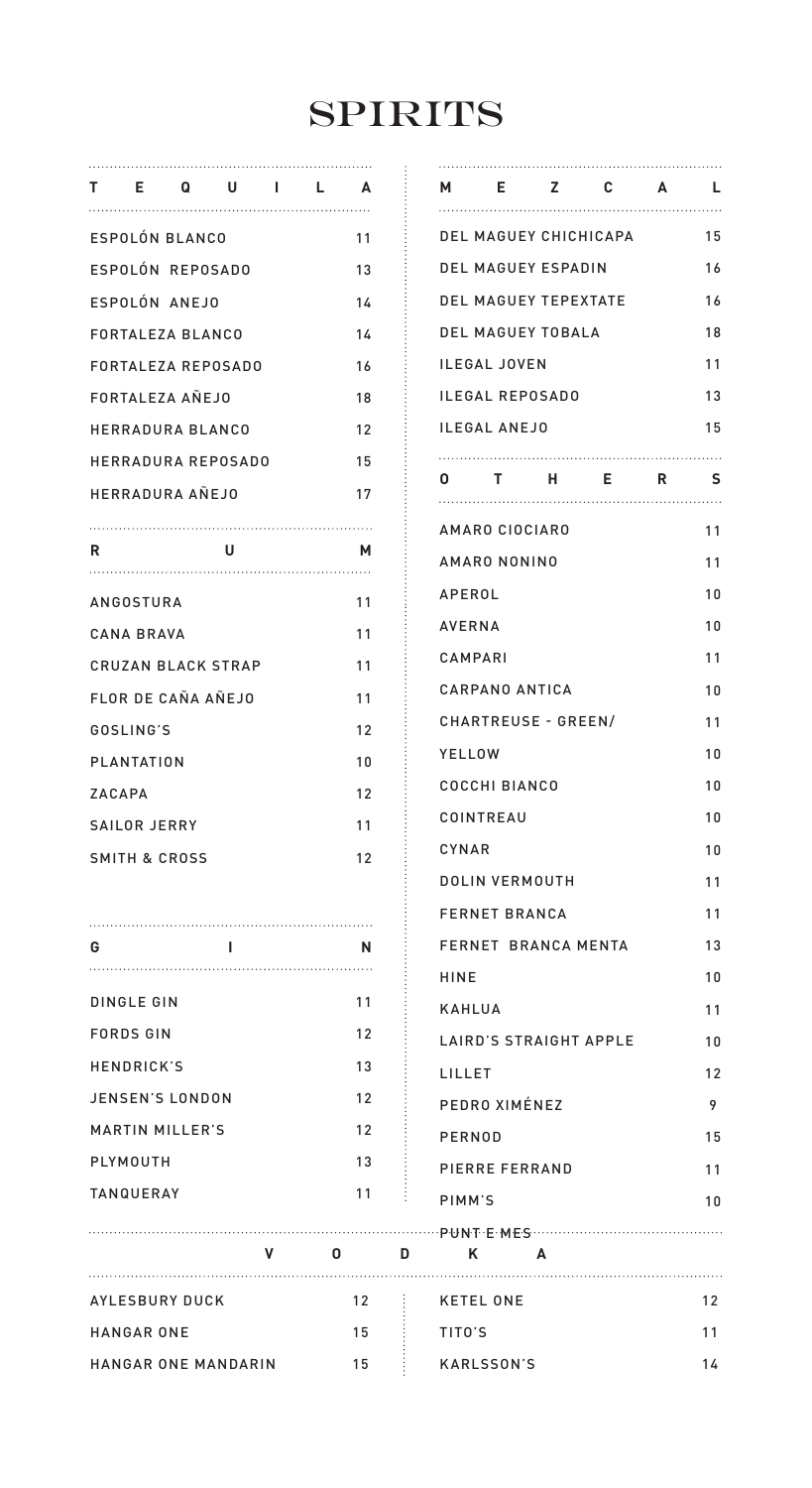# **COCKTAILS**

| THE GIBBO                               |
|-----------------------------------------|
| VODKA, PICKLED ONION BRINE              |
|                                         |
|                                         |
| THE FIX IS IN                           |
| GIN, SEASONAL FRUIT, LEMON              |
|                                         |
| .13                                     |
|                                         |
| SUNSHINE                                |
| GIN, LILLET BLANC, APEROL               |
|                                         |
| .14                                     |
| THE TOUCAN                              |
| RUM, APEROL, PINEAPPLE JUICE, LIME      |
|                                         |
| 15                                      |
| <b>MAISON CHARLES</b>                   |
|                                         |
| AGED RUM, LIME, SUGAR, MUDDLED MINT     |
| .13                                     |
|                                         |
| <b>SANTIAGO</b>                         |
| REPOSADO TEQUILA, PEDRO XIMENEZ SHERRY, |
| ORANGE BITTERS, MEZCAL FLOAT            |
|                                         |
| 16                                      |
| THE MOSQUITO                            |
| MEZCAL, CAMPARI, GINGER, LEMON,         |
|                                         |
| <b>SECOND SERVE</b>                     |

FINO SHERRY, MONTENEGRO, LIME,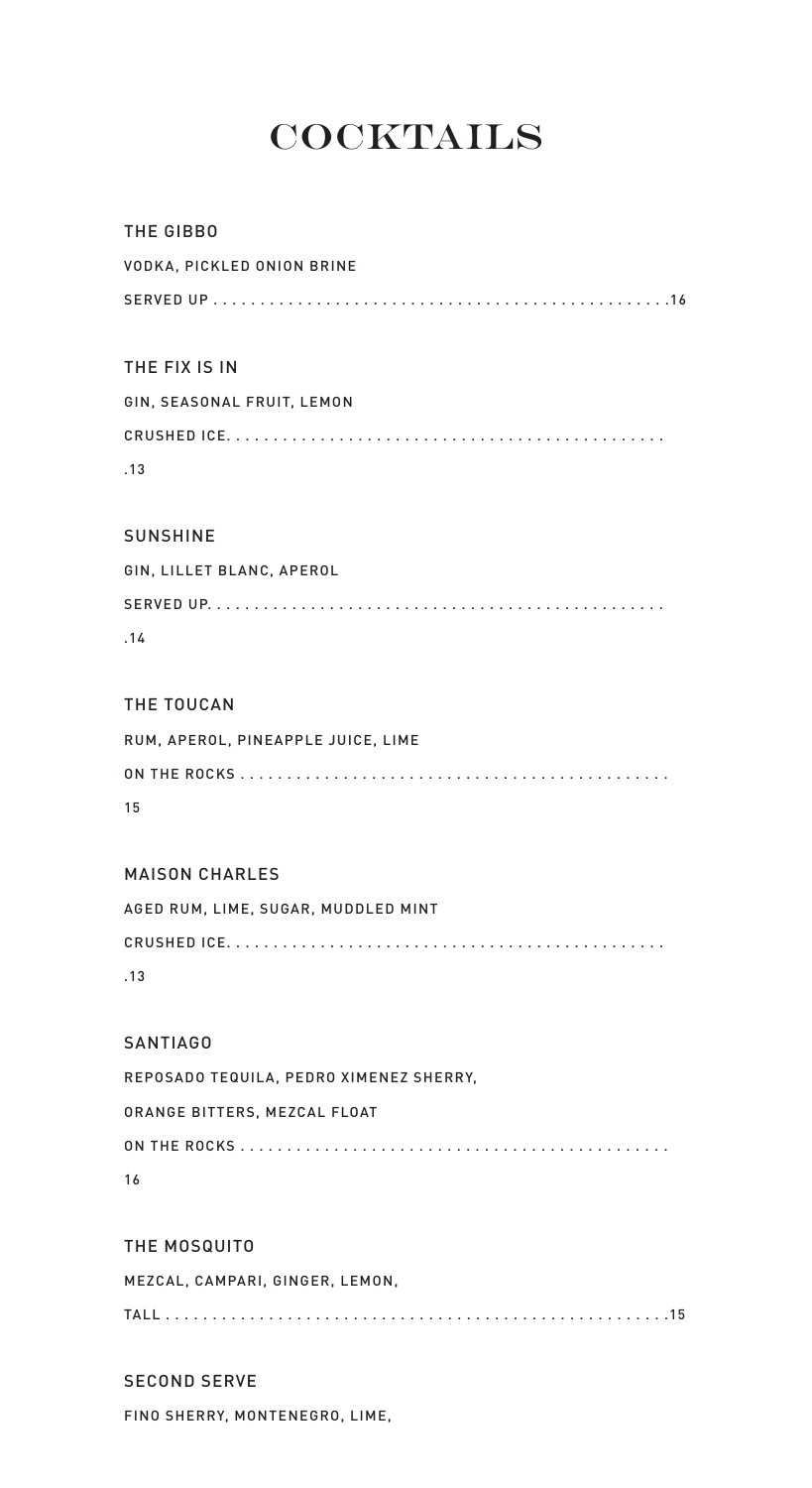## **WINE**

## **WHITE**

TRE MONTI, ALBANA, EMILIA-ROMAGNA, ITALY. . . . . . . . . . . . . . . . . . . 11/45 BURGANS, ALBARINÑO, RIAS BAIXAS, SPAIN. . . . . . . . . . . . . . . . . . . . . . 12/48 DR BURKLIN-WOLF, RIESLING, PFALZ, GERMANY . . . . . . . . . . . . . . . . 14/50 STARMONT, CHARDONNAY, NAPA, CA, USA . . . . . . . . . . . . . . . . . . . . . . 15/52 DOMAINE ANDRÉ NEVEU, SANCERRE, LOIRE VALLEY, FRANCE . . . . . . . 16/55

## **RED**

| HEDGES ESTAT, CABERNET SAUVIGNON, WA, USA 11/45              |
|--------------------------------------------------------------|
| LOCA LINDA, MALBEC, MENDOZA, ARGENTINA 12/48                 |
| PASANAU, PRIORAT, CATALONIA, SPAIN 14/50                     |
| RED NEWT CELLARS. CABERNET FRANC. FINGER LAKES. NY. USA15/52 |
| DOMAINE VINCENT LEGOU. PINOT NOIR. BURGUNDY. FRANCE16/55     |

**ROS É**

M. CHAPOUTIER 'BILA-HAUT', ROSÉ, CÔTES-DU-ROUSSILLON, FRANCE . . . . . . . . . . . . . . . . . . . . . . . . . . . . . 14/50

### **SPARKLING**

| NINO FRANCO, RUSTICO, PROSECCO, VENETO, ITALY, , , ,  16/55 |  |
|-------------------------------------------------------------|--|
| PERRIER-JOUÖT. CHAMPAGNEHALF BTL 48/ BTL 90                 |  |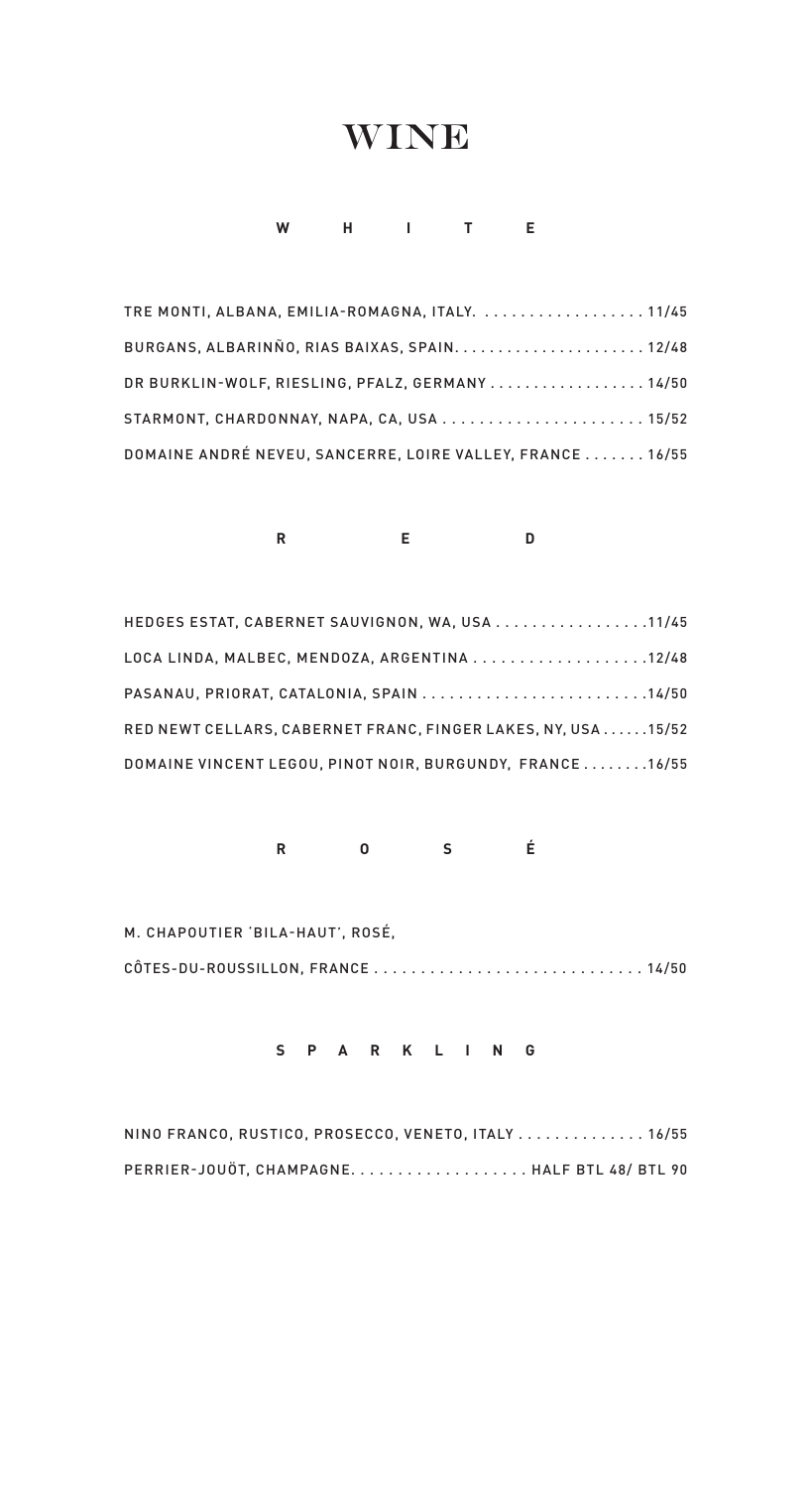## **BEER**

## **DRAFT**

## **BOTTLED**

| SAMUEL SMITH'S ORGANIC CIDER, TADCASTER, ENGLAND, 5% |
|------------------------------------------------------|
| $\ldots 8$                                           |
|                                                      |
|                                                      |
| BALLAST POINT GRAPEFRUIT SCULPIN IPA, CA, 7%.        |
| $\ldots 7$                                           |
|                                                      |
|                                                      |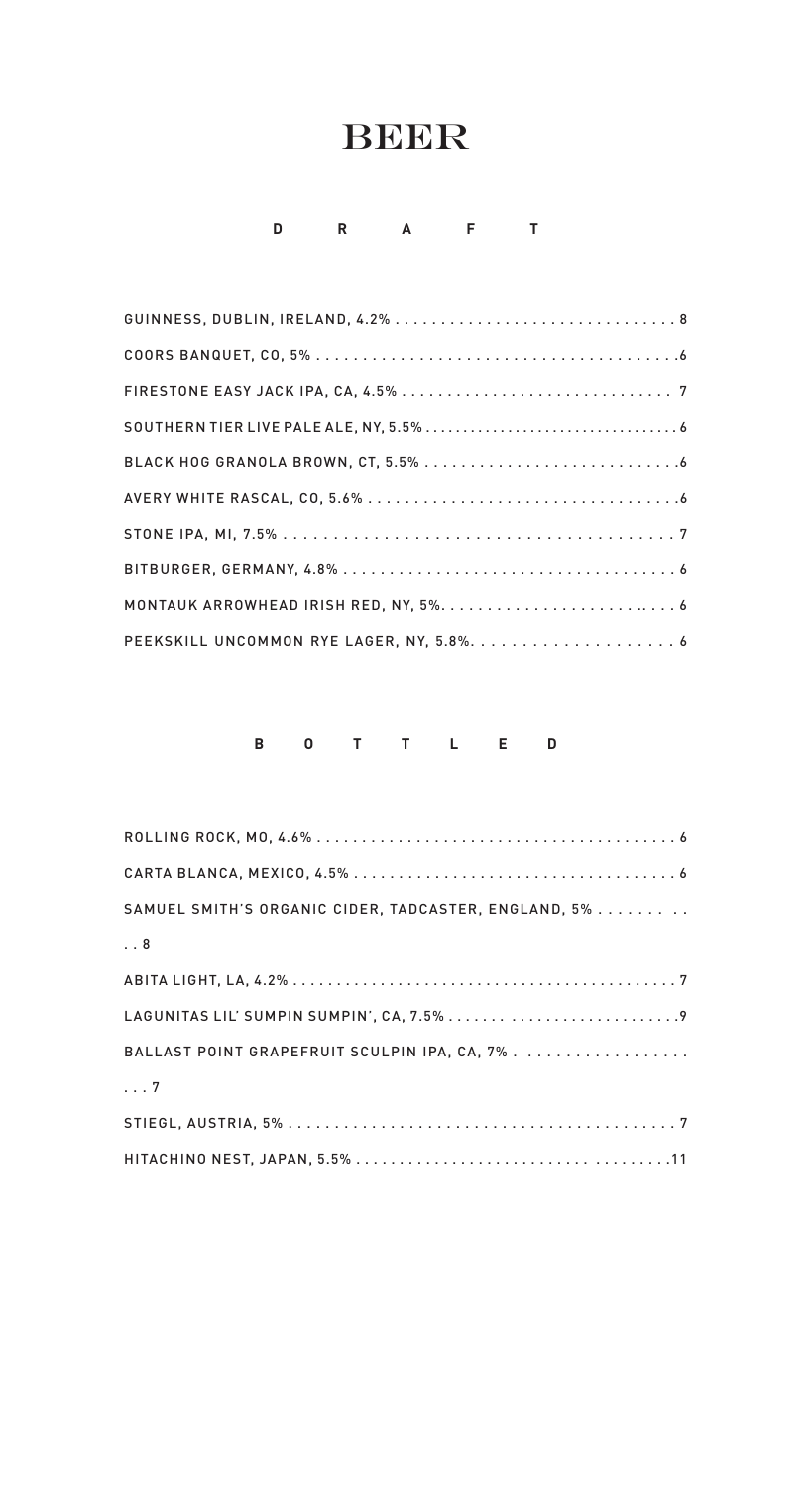# Whiskey Cocktails

### THE PENICILLIN

SCOTCH WHISKY, GINGER, LEMON, HEATHER HONEY, ISLAY FLOAT, ON THE ROCKS ..................... .16

### LAST REQUEST

SCOTCH WHISKY, SHERRY, LEMON, ORGEAT\*, GRENADINE, CRUSHED ICE . . . . . . . . . . . . . . . . . . . . . . . . . . . . .15

### USA '94

IRISH WHISKEY, COCCHI AMERICANO, LEMON, ON THE ROCKS . . . . . . . . . . . . . . . . . . . . . . . . . . . . . . . . . . . . . . . .13

### FDR

| IRISH WHISKEY. WALNUT LIQUEUR*. CAMPARI. MAPLE SYRUP. |
|-------------------------------------------------------|
|                                                       |
| 15                                                    |

### ROSEMARY MANHATTAN

| BOURBON, SWEET VERMOUTH, ROSEMARY BITTERS. |
|--------------------------------------------|
|                                            |
| 14                                         |

#### STRAIGHT TO HELL

BOURBON, NONINO, APEROL, MINT, CRUSHED ICE . . . . . . . . . . . . . . . . . . . . . . . . . . . . . . . . . . . . . .. . . . .15

### RYE TAI

RYE, ORGEAT\*, LEMON, PINEAPPLE, ANGOSTURA BITTERS, CRUSHED ICE . . .. . . . . . . . . . . . . . . . . . . . . . . . . . .15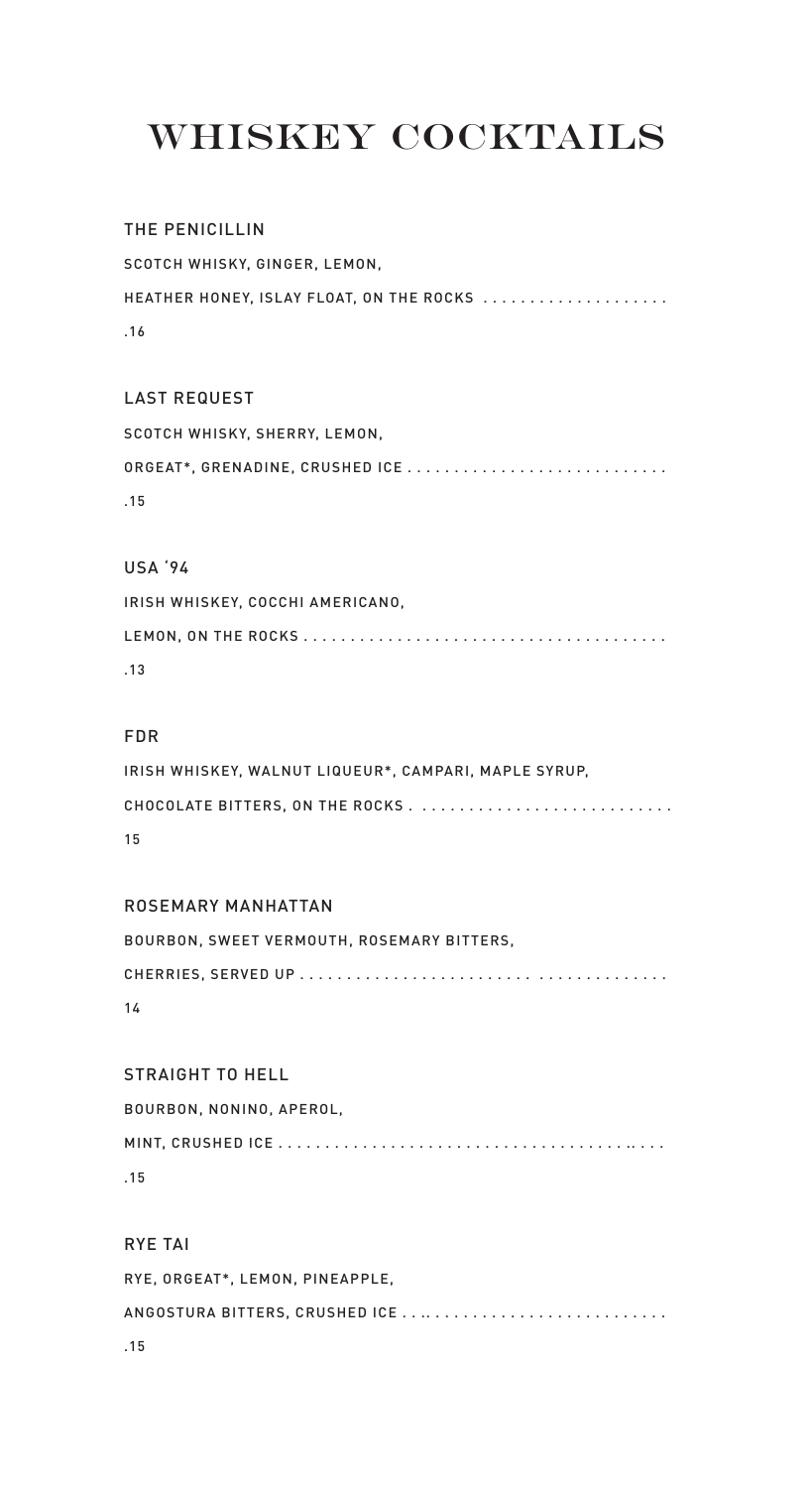# **WHISKEY**

| S.                               | C.                | $\mathbf{0}$ | т с н                             |                               |  |  |  |    |    |    |  |    |
|----------------------------------|-------------------|--------------|-----------------------------------|-------------------------------|--|--|--|----|----|----|--|----|
| <b>SPEYSIDE</b>                  |                   |              |                                   | LOWLAND                       |  |  |  |    |    |    |  |    |
| ABERLOUR 12                      | 14                |              |                                   | AUCHENTOSHAN 3 WOOD           |  |  |  |    |    |    |  | 12 |
| <b>ABERLOUR 16</b>               | 17                |              |                                   | AUCHENTOSHAN AMERICAN OAK     |  |  |  |    |    |    |  | 14 |
| ABERLOUR A'BUNADH                | 15                |              |                                   | <b>GLENKINCHIE 12</b>         |  |  |  |    |    |    |  | 14 |
| <b>AULTMORE 12</b>               | $12 \overline{ }$ |              |                                   | <b>PORT DUNDAS 12</b>         |  |  |  |    |    |    |  | 16 |
| <b>BALVENIE 12 DOUBLEWOOD</b>    | 14                |              |                                   | <b>PORT DUNDAS 18</b>         |  |  |  |    |    |    |  | 22 |
| <b>BALVENIE 15 SHERRY CASK</b>   | 18                |              |                                   |                               |  |  |  |    |    |    |  |    |
| <b>BALVENIE 21 PORTWOOD</b>      | 45                |              |                                   | ISLES                         |  |  |  |    |    |    |  |    |
| <b>GLENFARCLAS 10</b>            | $12 \overline{ }$ |              |                                   | <b>HIGHLAND PARK 12</b>       |  |  |  |    |    |    |  | 14 |
| <b>GLENFARCLAS 12</b>            | 14                |              |                                   | <b>HIGHLAND PARK 18</b>       |  |  |  |    |    |    |  | 25 |
| <b>GLENFARCLAS 17</b>            | 21                |              | <b>HIGHLAND PARK DARK ORIGINS</b> |                               |  |  |  |    |    | 16 |  |    |
| <b>GLENFARCLAS 21</b>            | 35                |              | <b>JURA 10</b>                    |                               |  |  |  |    |    | 14 |  |    |
| GLENLIVET 15                     | 18                |              |                                   | TALISKER 10                   |  |  |  |    |    |    |  | 15 |
| <b>GLENLIVET NADURRA</b>         | 21                |              | TALISKER AMOROSO                  |                               |  |  |  |    |    | 16 |  |    |
| <b>GLENROTHES 1992</b>           | 21                |              |                                   |                               |  |  |  |    |    |    |  |    |
| GLENROTHES 1998                  | 16                |              | ISLAY                             |                               |  |  |  |    |    |    |  |    |
| <b>GLENROTHES SHERRY RESERVE</b> | 18                |              |                                   | ARDBEG 10 YEAR                |  |  |  |    |    |    |  | 14 |
|                                  |                   |              |                                   | ARDBEG UIGEADAIL              |  |  |  |    |    |    |  | 15 |
| HIGHLAND                         |                   |              |                                   | <b>BOWMORE SMALL BATCH</b>    |  |  |  |    |    |    |  | 15 |
| ABERFELDY 12                     | 14                |              |                                   | <b>BOWMORE DARKEST 16</b>     |  |  |  |    |    |    |  | 16 |
| CLYNELISH 14                     | 15                |              |                                   | <b>BUNNAHABHAIN 12</b>        |  |  |  |    |    |    |  | 14 |
| <b>COMPASS BOX ASYLA</b>         | 12 <sup>2</sup>   |              |                                   | <b>BUNNAHABHAIN SIGNATORY</b> |  |  |  |    |    |    |  | 15 |
| <b>DEANSTON 12</b>               | 14                |              |                                   | CAOL ILA                      |  |  |  |    |    |    |  | 14 |
| <b>EDRADOUR 10</b>               | 14                |              |                                   | COMPASS BOX PEAT MONSTER      |  |  |  |    |    |    |  | 12 |
| <b>GLENDRONACH 15</b>            | 16                |              | LAGAVULIN 8                       |                               |  |  |  | 14 |    |    |  |    |
| <b>OBAN 14</b>                   | 14                |              | LAGAVULIN 16                      |                               |  |  |  |    | 18 |    |  |    |
| <b>OLD PULTENEY 12</b>           | 12                |              | LAPHROAIG QUARTER CASK            |                               |  |  |  |    | 15 |    |  |    |
| <b>OLD PULTENEY 17</b>           | 25                |              | LAPHROAIG 15                      |                               |  |  |  | 18 |    |    |  |    |
|                                  |                   |              |                                   |                               |  |  |  |    |    |    |  |    |
| B L E N D E D S C O T C H        |                   |              |                                   |                               |  |  |  |    |    |    |  |    |

CHIVAS REGAL 14 GREAT KING ST GLASGOW 12 DEWAR'S 11 BLEND 14 GLENLIVET 14 11 JOHNNIE WALKER BLACK